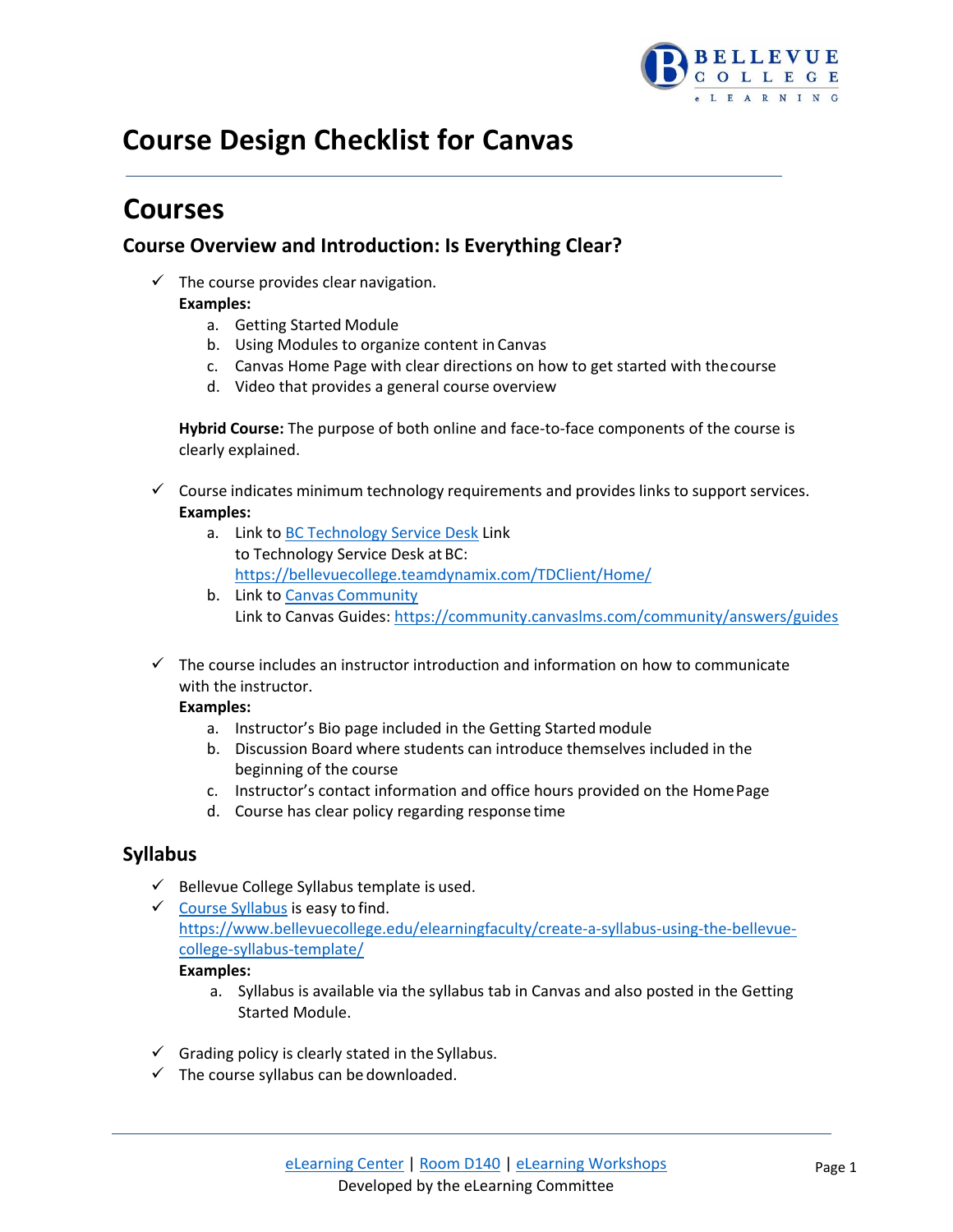

# **Learning Objectives**

- $\checkmark$  Course learning objectives are posted in the syllabus. **Examples:**
	- a. Course objectives posted in the outcomes tab in Canvas, as well as in the course Syllabus.
- $\checkmark$  The module learning objectives describe outcomes that are measurable. They are consistent with the course level outcomes.

## **Clear and Measurable Assessments**

- $\checkmark$  The types of assessment selected measure the stated learning outcomes and are consistent with course activities.
- $\checkmark$  The grading policy is clearly stated. It is suggested for each assignment to have a rubric, outlining the requirements.
- $\checkmark$  Assessments are varied and accurately measure stated learning objectives.

## **Instructional Materials**

- $\checkmark$  The instructional materials support the learning outcomes and are sufficient for the student to learn the subject.
- $\checkmark$  The purpose of all instructional materials (book, publications, videos, multimedia, software, interactive elements, etc.) is clear.

**Hybrid Course:** Clear instructions that specify which materials are to be used in the face-toface classroom and which are specific to the online portion of the course are provided.

- $\checkmark$  The instructional materials are current. The instructional materials represent up-to-date thinking and practice in the discipline.
- $\checkmark$  A variety of instructional materials are used in the course. **Examples:**
	- a. Open Educational Resources (OER), textbooks, other publications, instructor-created resources, websites, or multimedia

# **Course Activities and Learner Interaction**

 $\checkmark$  Learning activities foster interaction and support active learning.

**Hybrid Course:** Online and face-to-face activities are connected by a common theme. The connection is explained clearly.

- $\checkmark$  The instructor's plan for response time and feedback is clearly stated.
- $\checkmark$  Activities should promote achievement of stated learning outcomes.
- $\checkmark$  Course provides multiple activities that help students develop critical thinking and problemsolving skills.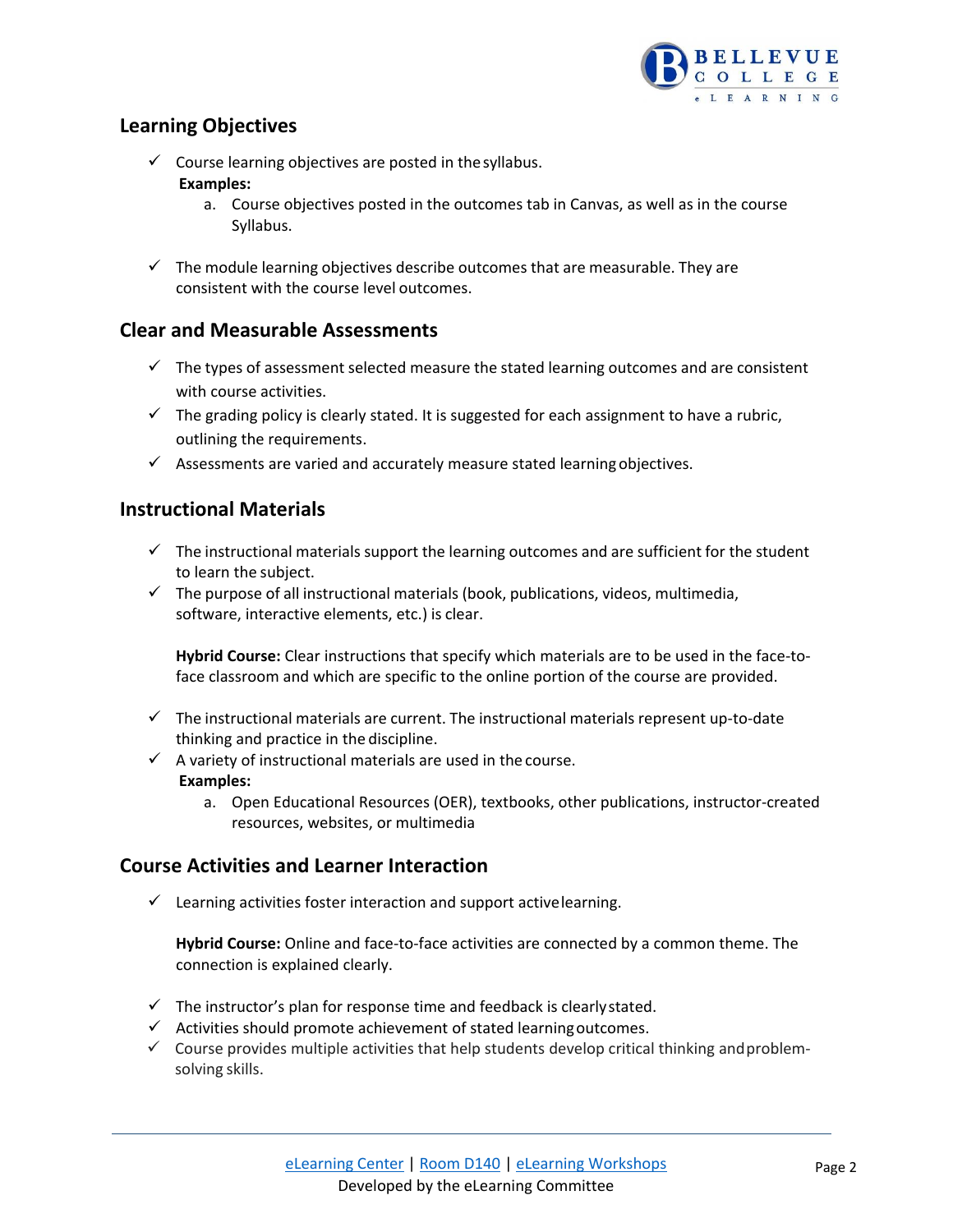

# **Course Technology**

- $\checkmark$  Tools and media support learning outcomes. **Examples of tools and media:**
	- a. Apps and software
	- b. Media such as videos, animations, etc.
- $\checkmark$  Tools and media are appropriately chosen to enhance student engagement with course content.
- $\checkmark$  Technologies used are user-friendly, and clear instructions on how to use the tools are provided.
- $\checkmark$  Tools and media are accessible to all learners.

## **Learner Support**

 $\checkmark$  Links are provided to technical support services, academic support, student support, library resources, DRC, etc.

**Examples:** These links can be included in the Getting Stated Module, as well as in the course Syllabus.

# **Accessibility**

- $\checkmark$  Getting started materials include information regarding accessibility and link to the Disability Resource Center (DRC).
- $\checkmark$  Course navigation is easy to use, and course materials are organized in modules in Canvas.
- $\checkmark$  Videos are captioned.
- $\checkmark$  Text transcript is included for the audio content.
- $\checkmark$  Images, graphs, and tables are described via alt-tags and descriptions.
- $\checkmark$  Tables are set up with headings for columns and rows.
- $\checkmark$  Styles are applied for Word documents and Canvaspages.
- $\checkmark$  PDFs do not contain text that is merely image scans.
- $\checkmark$  Colors alone are not used to convey important meaning. The meaning is also conveyedin another way that does not require perceiving different colors.

# **Division-Level Guidelines**

Specific division-level guidelines can be included in this section.